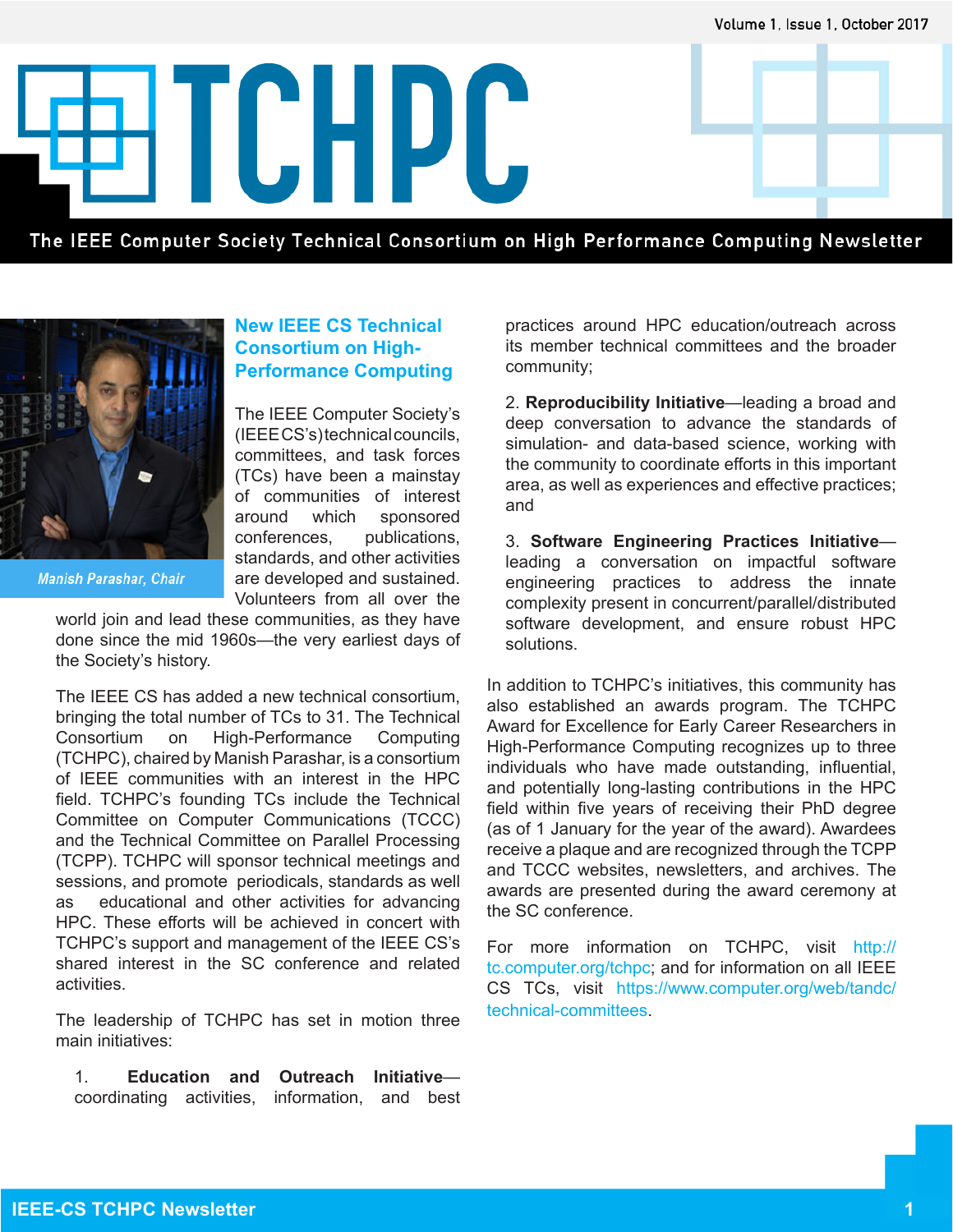### **IEEE-CS TCHPC 2017 Award Winners Announced, for Excellence for Early Career Researchers in High Performance Computing**

IEEE Computer Society (IEEE-CS) selects **Antonio J. Peña** of the Barcelona Supercomputing Center (BSC), **Amanda Randles** of Duke University, and **Shuaiwen Leon Song** of Pacific Northwest National Laboratory, as 2017 winners of the IEEE-CS Technical Consortium on High Performance Computing (TCHPC) Award for Excellence for Early Career Researchers in High Performance Computing.



Dr. Antonio J. Peña

**Dr. Antonio J. Peña** is a Senior Researcher at Barcelona Supercomputing Center (BSC), Computer Sciences Department since 2015. He holds a Spanish Juan de la Cierva fellowship and is a prospective European Marie Curie Fellow.

Peña is the Manager of the BSC/UPC NVIDIA GPU Center of Excellence and member of the BSC Outreach

Working Group. Within the Programming Models Group, he is Activity Leader for the "Accelerators and Communications for HPC" team. He has also a Teaching and Research Staff appointment at the Universitat Politècnica de Catalunya, Spain.

His research interests in the area of runtime systems and programming models for high performance computing include resource heterogeneity and communications.



Dr. Amanda Randles

**Dr. Amanda Randles** is an Assistant Professor in Biomedical Engineering at Duke University with secondary appointments in Mathematics, Computer Science, and Mechanical Engineering. She is also a member of the Duke Cancer Institute, and a jointly appointed faculty member of Oak Ridge National Laboratory.

Her work focuses on the design of large-scale parallel applications targeting biomedical questions. Her research goals are to both investigate fundamental questions related to fluid dynamics as well as extend the multiscale models to study cancer metastasis and vascular disease.

**Shuaiwen Leon Song** is a senior staff scientist in High Performance Computing (HPC) Group at Pacific Northwest National Lab (PNNL). He is also an adjunct scholar with the Computer Science department at College of William&Mary.

His previous research interests have covered a broad spectrum of HPC research topics, with a recent



**Shuaiwen Leon Song** 

focus on software-architecture co-design, large-scale system modeling and optimization, and providing optimized design solutions for complex emerging HPC architectures.

#### Click here for the full press release.

Awardees will be presented a plaque and will be recognized by IEEE Computer Society TCPP and TCCC websites, newsletters and archives.

### **IEEE CS Announces 2017 Global Student Challenge Winners**

The IEEE CS is pleased to announce the winners of the IEEE CS Global Student Challenge, an international competition to solve a real-world problem. The contest is open to all IEEE CS student members.

The winning submissions incorporate ideas from the IEEE CS 2022 Report, developed by IEEE CS past president Dejan Milojičić and a team of nine technologists who surveyed the landscape and identified the 22 game-changing technologies that they expect will have the biggest impact on our way of life by 2022. This competition is a unique opportunity for the IEEE CS's student members to create a solution and get feedback from the panel of judges.

The winners of the 2017 Global Student Challenge are:

**First Place:** Muhammad Asad Raza, Syed Abrahim Ali Shah, and Muhammad Haris

**Second Place:** Nelson Daniel Troncoso Aldas,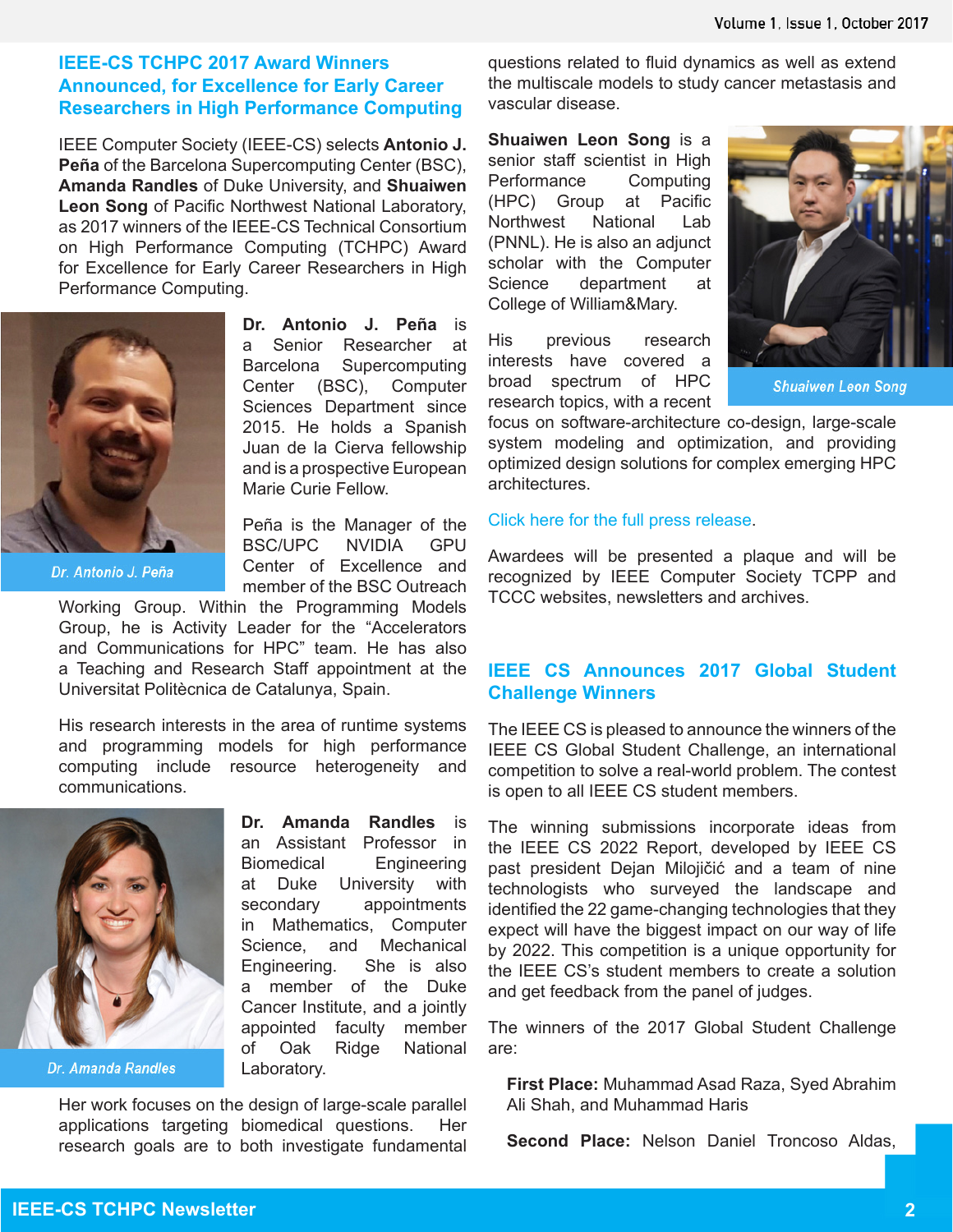Justin Hardin, Kevin Irick, Tom Kawchak, Chris Kim, David de Matheu, Ikenna Okafor, Christoper Pratt, John Reid, Henry Gus Smith, Peter Zientara, and Alexander Smit

**Third Place:** Henok Gezaw, Andrew Leverkuhn, Miguel Rosales, Jose Daniel Velazco, and Daniel **Weaver** 

For the first-place winners, their submission, "Diagnosis, Monitoring and Rehabilitation of Parkinson's Disease Using Machine Learning and Big Data," presented a complete range of tools for diagnosis, rehabilitation, and monitoring of Parkinson's disease. This included a Clinical Decision Support System (CDSS) that helps doctors diagnose Parkinson's disease accurately by analyzing tremor patterns through machine learning and big data. Two other devices developed for the competition were a data-driven management tool for optimized drug administration and 24/7 monitoring and a physiotherapeutic technique for controlling Parkinson's symptoms.

The second-place winners presented "Computer Vision for Good," which helps bring sight to the visually impaired. Their design was based on replicating the power of the human visual cortex using computer vision algorithms accelerated on HPC cloud platforms, and delivered to people with visual impairment through natural user interfaces and Internet of Things devices.

The third-place winners presented "Growth Line," to help address food supply and nutritional issues in developing parts of the world. The design would help a small group of locals to successfully cultivate fruits and vegetables, so that a small village has an adequate and steady supply of food.

The first-place winners will receive \$1,500; the secondplace winners will receive \$500, and the third-place winners receive \$300.

For complete submission details, visit www.computer. org/web/studentchallenge.

## **ACM and IEEE Announce the 2017 George Michael Memorial HPC Fellowship Winners**

Shaden Smith of the University of Minnesota and Yang You of the University of California, Berkeley are the

recipients of the 2017 ACM-IEEE CS George Michael Memorial HPC Fellowships. Smith is being recognized for his work on efficient and parallel large-scale sparse tensor factorization for machine learning applications. You is being recognized for his work on designing accurate, fast, and scalable machine learning algorithms on distributed systems



**Shaden Smith** 

Shaden Smith's research is in the general area of parallel and HPC with a special focus on developing algorithms for sparse tensor factorization. Sparse tensor factorization facilitates the analysis of

unstructured and high dimensional data.

Yang You's research interests include scalable algorithms, parallel computing, distributed systems and machine learning. As computers increasingly use more time and energy to transfer data (i.e., communicate), the invention or identification of algorithms that reduce communication



**Yang You** 

within systems is becoming increasingly essential. In well-received research papers, You has made several fundamental contributions that reduce the communications between levels of a memory hierarchy or between processors over a network.

The Fellowship includes a \$5,000 honorarium and travel expenses to attend SC17 in Denver Colorado, November 12-17, 2017, where the GMM Fellowships will be formally presented.

Visit http://awards.acm.org/hpc-fellows for the full press release.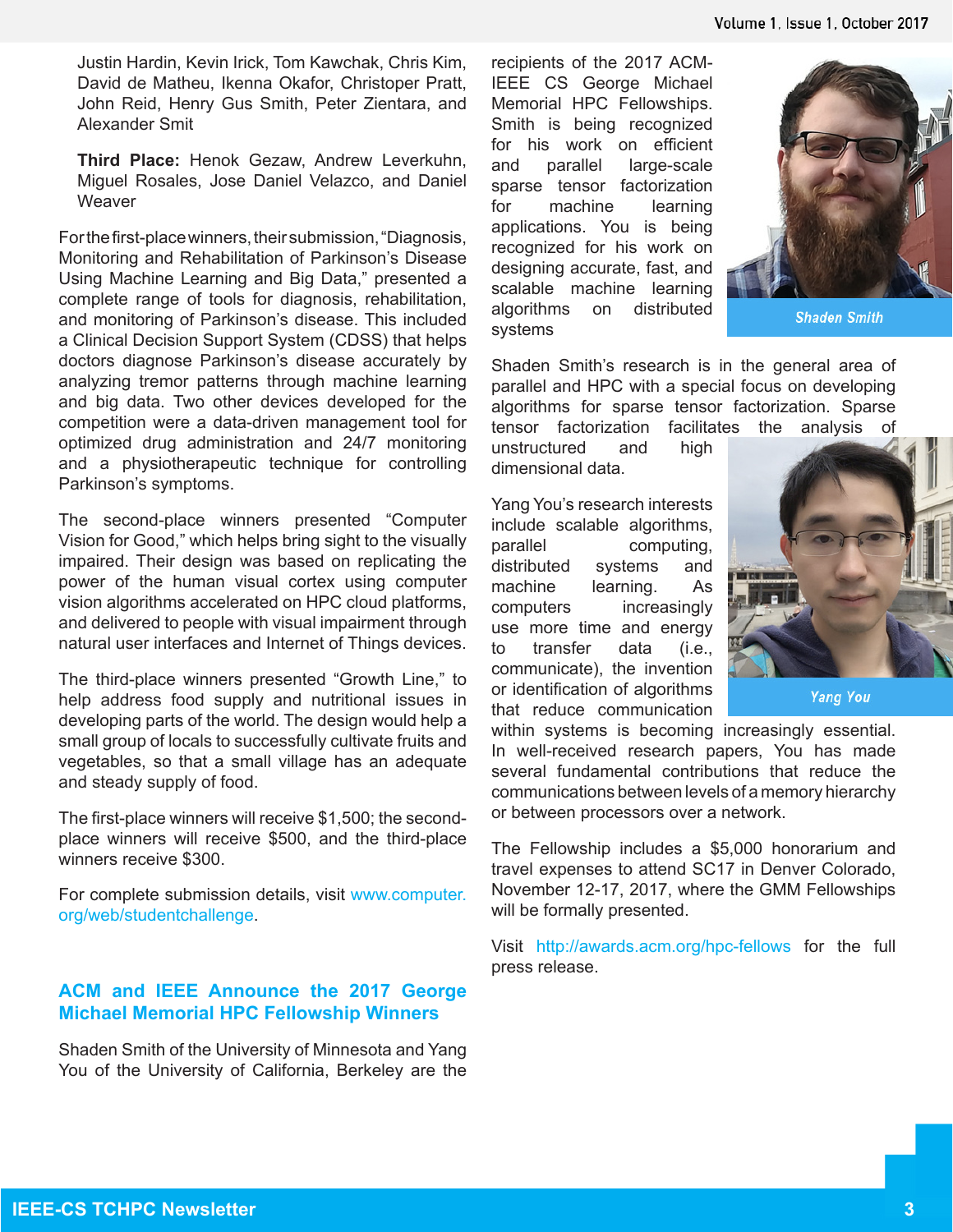# **TCHPC Initiatives**

### **Eduation and Outreach Initiative**

The objective of the TCHPC Education and Outreach Initiative is to coordinate activities, information and best practices around HPC education/outreach across its member technical committee and the broader community. Currently planned activities with this initiative include:

- Coordinate student activities across conferences (e.g., Ph.D., forums and student mentoring); develop a repository of related material and best practices.
- Develop a web portal integrating resources and activities in the area of HPC education at both the undergraduate and graduate level. The portal will also link to various efforts in HPC curriculum development.
- Create a list of HPC resources available for educational use to support faculty teaching classes that need these resources.
- Serve as a bridge between undergraduate programs and industry and labs seeking to host HPC REU students and interns.

### **Reproducibility Initiative**

Raising standards for reproducibility and rigor in scientific research is a growing concern across all science, and is particularly relevant to the area of high-performance computing and the science it enables. Some unique questions pertain to this sector, like: What is the purpose of requiring code and data to be open, when other researchers don't have access to the same or even comparable computers? What if the research findings specifically address computational performance, an attribute that is notoriously hard to replicate as you move to different hardware? When is achieving numerical reproducibility in finite-precision parallel computations a sensible demand?

The situation is further complicated in domains where software stacks combine complex numerical libraries and domain-specific code written over many years, and where computations run in leadership facilities via competitive allocations. The objective of the TCHPC Reproducibility Initiative is to lead a broad and deep conversation to advance the standards of simulation- and data-based science, and to work with the community to coordinate efforts in this important area as well as to document experiences and effective practices.

### **Software Engineering Practices**

Progress in scientific research, in part, depends upon progress in scientific software development, which is often done in high-performance computing environments, such as clusters, supercomputers, and the cloud. Embracing best practices in software engineering will be necessary to ensure robust HPC solutions, owing to the innate complexity present in concurrent/parallel/distributed software development in general. While many associate software engineering with stereotypical monolithic software development processes (e.g., waterfall, spiral, etc.), we argue that embracing SE does not require a one-size-fits-all model and is worthy of community attention.

Some questions we plan to address in this space include, but are not limited to: (1) What SE process is best suited to typical HPC software development? (2) Given the mathematical/scientific nature of most HPC software development, how effective are modern code-testing techniques for addressing this domain? (3) How well can traditional SE methods support important quality (and other) metrics needed in HPC software development? (4) What impact does the use of SE methodology have on important considerations such as quality, sustainability (of the software itself) and reproducibility (a peer TCHPC initiative)? The objective of the SE initiative is to have a conversation to advance impactful SE practices within the HPC community.

To learn more about the TCHPC, visit http://tc.computer.org/tchpc/.